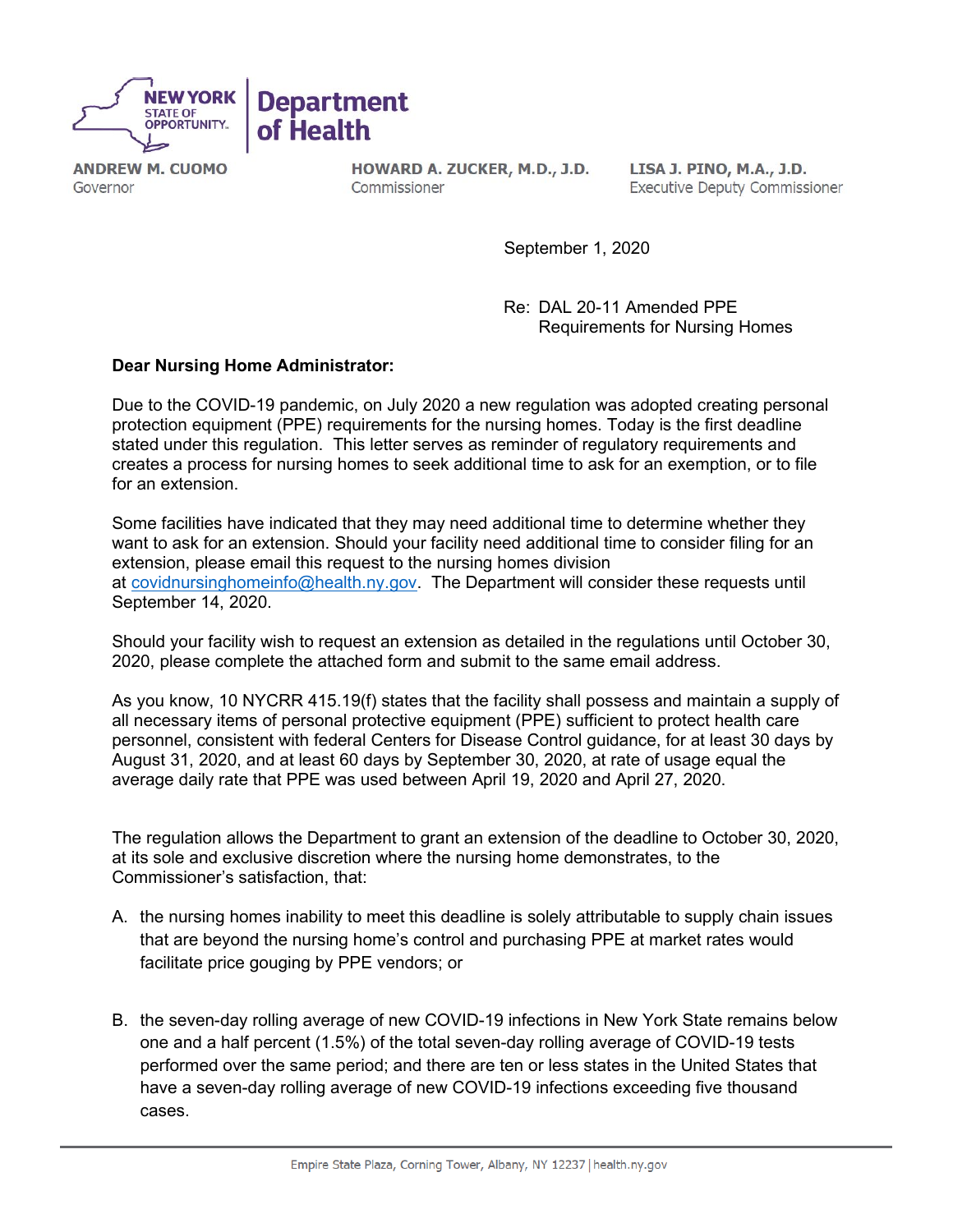Failure to possess and maintain such a supply of PPE may result in the revocation or suspension of the nursing home's license; provided, however, that no such revocation or suspension shall be ordered unless the Department has provided the nursing home with a fourteen day grace period, solely for a nursing homes first violation of this section, to achieve compliance with the requirement set forth herein.

We hope the above information is helpful. We appreciate the efforts that have been made to comply with these requirements.

Sincerely,

Sheila McGarvey, Director Division of Nursing Homes & ICF/IID **Surveillance** Center for Health Care Provider Services and Oversight